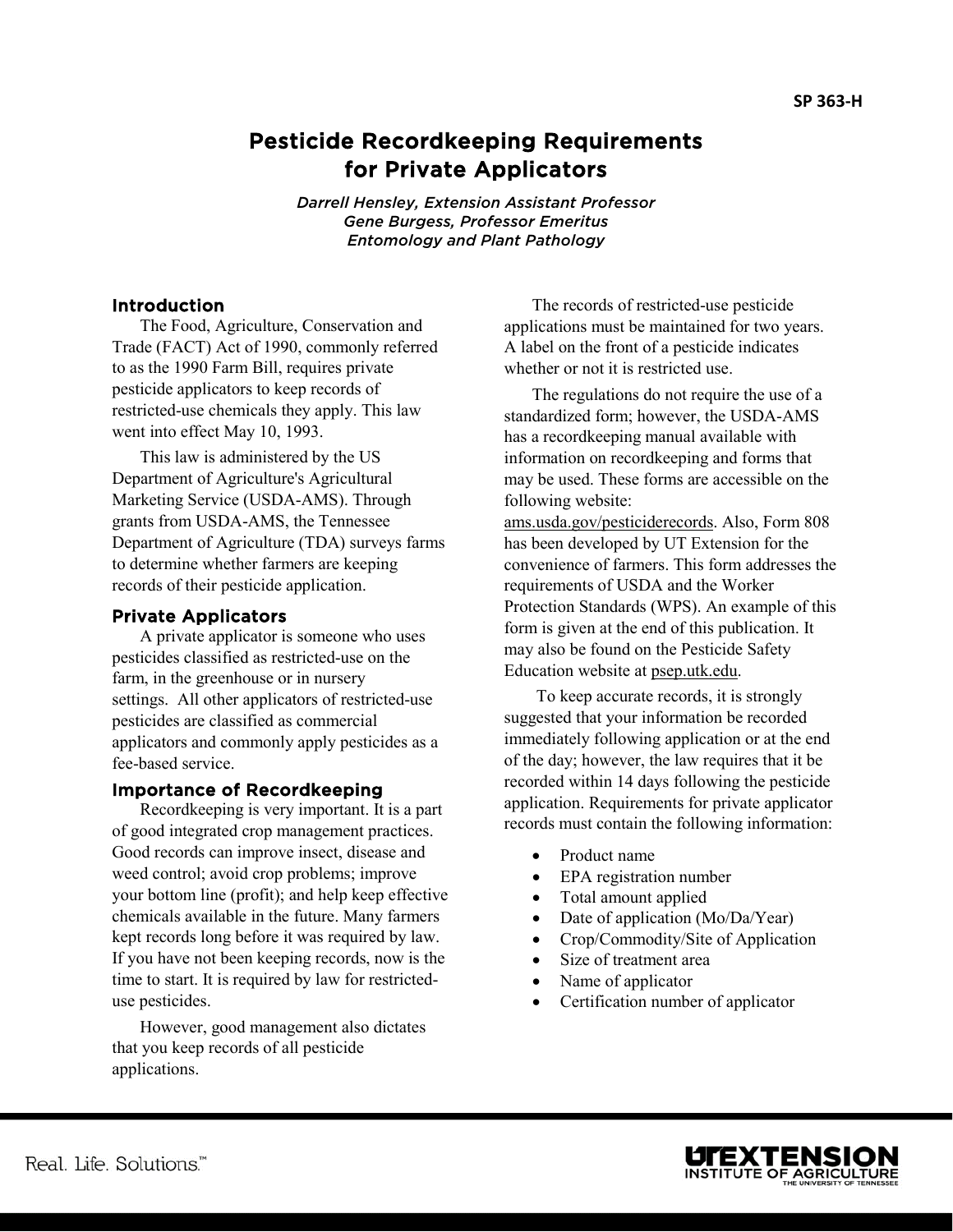Other regulations, such as Worker Protection Standards, require pesticide application records to be maintained for two years from the expiration date of the re-entry interval (REI) of the pesticide applied as well as additional information. Pesticide records must be maintained for any covered use of a WPSlabeled pesticide for either general-use or restricted-use pesticides (even if state or tribal laws do not require pesticide recordkeeping).

### Accessing Application Records

A private applicator's records can be inspected at any time by authorized representatives of the US Department of Agriculture and state pesticide regulatory agencies who present identification. In addition, a licensed healthcare professional, or someone working under a licensed healthcare professional's supervision, can request the record information at any time following an application when treating individuals who may have been exposed to pesticides.

A licensed healthcare professional is defined by USDA as a physician, nurse, emergency medical technician or other qualified individual who is licensed or certified by a state to provide medical treatment.

#### Penalties

Any private applicator who violates the recordkeeping requirements of the USDA shall be subject to a civil penalty of not more than \$750 in the case of the first offense and not less than \$1,100 for any subsequent offense.

#### Summary

This fact sheet includes the requirements for private applicator recordkeeping. These requirements are different from those for commercial applicators, which are discussed in "SP 363-G: Pesticide Recordkeeping Requirements for Commercial and Licensed Applicators and Dealers." Extension Form 805 includes these requirements and is also available from UT Extension.

Many individuals use computer spreadsheets to enter pesticide application data into a form. Various computer programs and device applications are available from private industries and/or universities and may provide the required information fields that are commonly reviewed by federal and/or state regulators.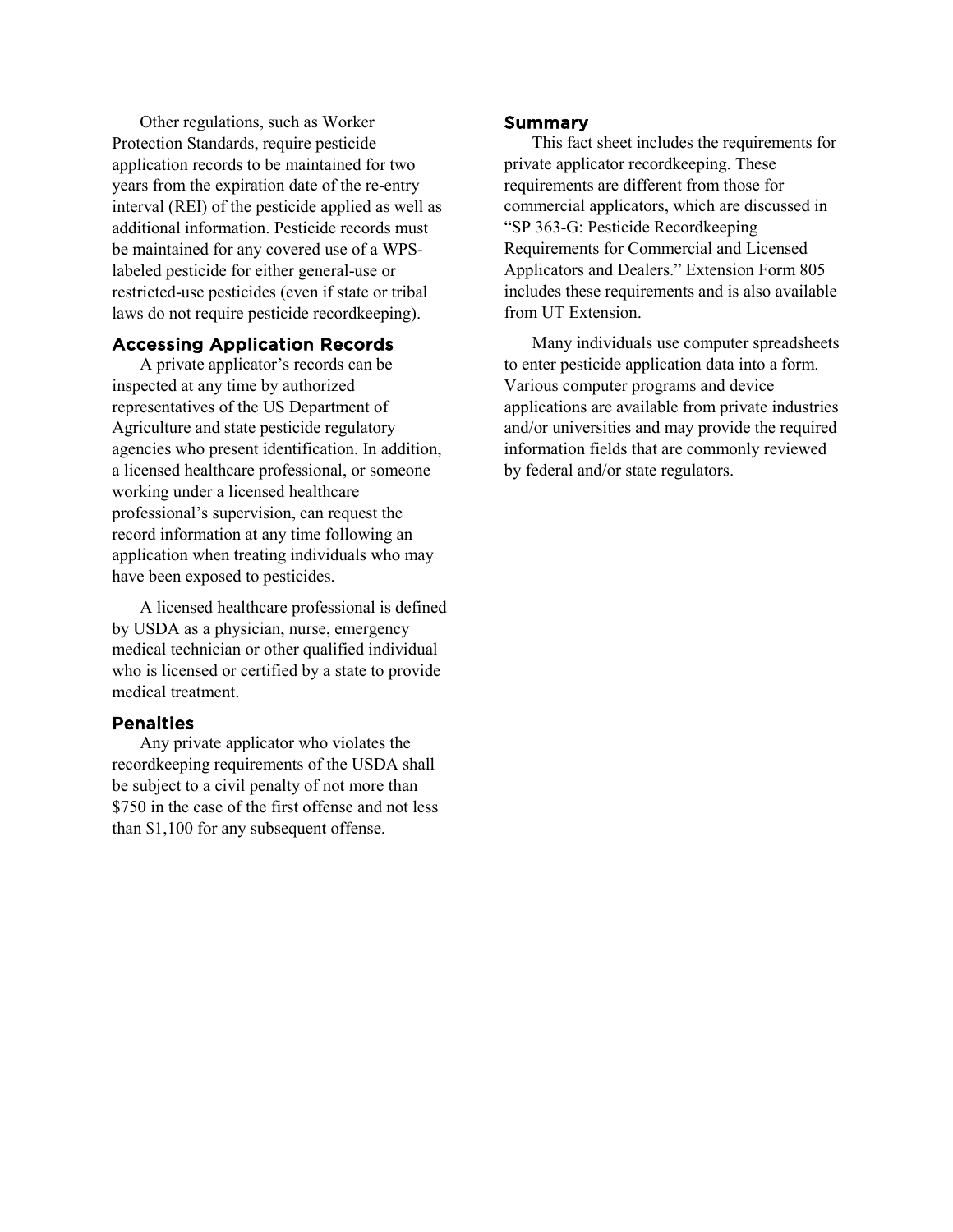## **QUICK REFERENCE CHART FOR PESTICIDE RECORDKEEPING REQUIREMENTS FOR PRIVATE APPLICATORS**

|                                         | <b>Restricted Use Pesticides USDA-</b><br><b>Requirement for Certified Private</b> | <b>Agricultural Use Pesticides EPA-</b><br><b>WPS Requirements for Agricultural</b> |  |  |
|-----------------------------------------|------------------------------------------------------------------------------------|-------------------------------------------------------------------------------------|--|--|
| <b>Required Items</b>                   | <b>Applicators</b>                                                                 | <b>Employers</b>                                                                    |  |  |
| Applicator Legal Name                   |                                                                                    | $NR^*$                                                                              |  |  |
| <b>Applicator Certification Number</b>  |                                                                                    | <b>NR</b>                                                                           |  |  |
| Date of Application                     |                                                                                    | $\checkmark$ plus time of application                                               |  |  |
| <b>EPA Registration Number</b>          |                                                                                    |                                                                                     |  |  |
| Active Ingredients                      | <b>NR</b>                                                                          |                                                                                     |  |  |
| Brand name / Trade name / Product name  |                                                                                    |                                                                                     |  |  |
| Crop, Commodity, or Site of Application |                                                                                    |                                                                                     |  |  |
| Restricted Entry Interval (REI)         | <b>NR</b>                                                                          |                                                                                     |  |  |
| Size of Treated Area                    |                                                                                    | <b>NR</b>                                                                           |  |  |
| <b>Total Amount Applied</b>             |                                                                                    | <b>NR</b>                                                                           |  |  |
| Field ID / Location                     |                                                                                    |                                                                                     |  |  |
| Minimum Age                             | None as of 2016                                                                    | 18 years, exclusions for immediate family                                           |  |  |
| Complete Record                         | Within 14 days of application, keep two                                            | Before application, keep two years after                                            |  |  |
|                                         | years.                                                                             | the REI expires.                                                                    |  |  |
| SDS**                                   |                                                                                    |                                                                                     |  |  |
| Training                                | In Tennessee, training required every three                                        | Annual training required and records of                                             |  |  |
|                                         | years.                                                                             | training must be kept for two years.                                                |  |  |
| <b>Posting Field</b>                    | Only if label requires                                                             | Post warning sign if REI is greater than 48                                         |  |  |
|                                         |                                                                                    | hours (outdoor applications) or four hours                                          |  |  |
|                                         |                                                                                    | (enclosed space applications - e.g.,                                                |  |  |
|                                         |                                                                                    | greenhouses), otherwise optional for                                                |  |  |
|                                         |                                                                                    | posting or oral notification unless label                                           |  |  |
|                                         |                                                                                    | requires both.                                                                      |  |  |

#### \***NR** = Not Required

**\*\*** SDS = Formerly known as MSDS, the Safety Data Sheet (SDS) is an informational resource that is widely used as a system for cataloging information on chemicals, chemical compounds, and chemical mixtures. SDS information may include instructions for the safe use and potential hazards associated with a particular material or product. The SDS should be available for reference in the area where the chemicals are being stored or in use. The Occupational Safety and Health Administration (OSHA) requires SDSs of products used to be maintained on file.

**NOTE**: Spot treatments are applications made to less than 1/10 of an acre. Application of herbicide along a fence row or an insecticide applied to a fire ant mound would be examples of spot treatments. (Greenhouse and nursery treatments do not qualify as spot treatments.) For spot treatments, describe location of area treated (for example, poison ivy along the fence row of the Smith Farm, field #2), indicate "spot treatment," and record the following:

- Product name
- EPA Registration number
- Total amount applied
- Date of application (Mo/Da/Year)
- Crop/Commodity/Site of Application
- Size of treatment area
- Name of Applicator
- Certification number of applicator

For the Field ID / Location, write the location of the application (not the farm or business). The location may be identified on a farm map by USDA map and number, by Global Positioning System (GPS), by a common field name (for example, 52-48 Old Creek Field), or by a legal description. If the site treated is a greenhouse or storage facility, give it a unique name or number. If you use GPS coordinates to record location you can (a) Create a map of the treated area with GPS coordinates, (b) List the GPS coordinates to delineate the field perimeter, or (c) Record GPS coordinates that accurately identify one point pertaining to the field. The coordinates should be followed by a statement indicating the relationship of the point to the field. For more information on GPS go to [ams.usda.gov/pesticiderecords.](http://www.ams.usda.gov/pesticiderecords)